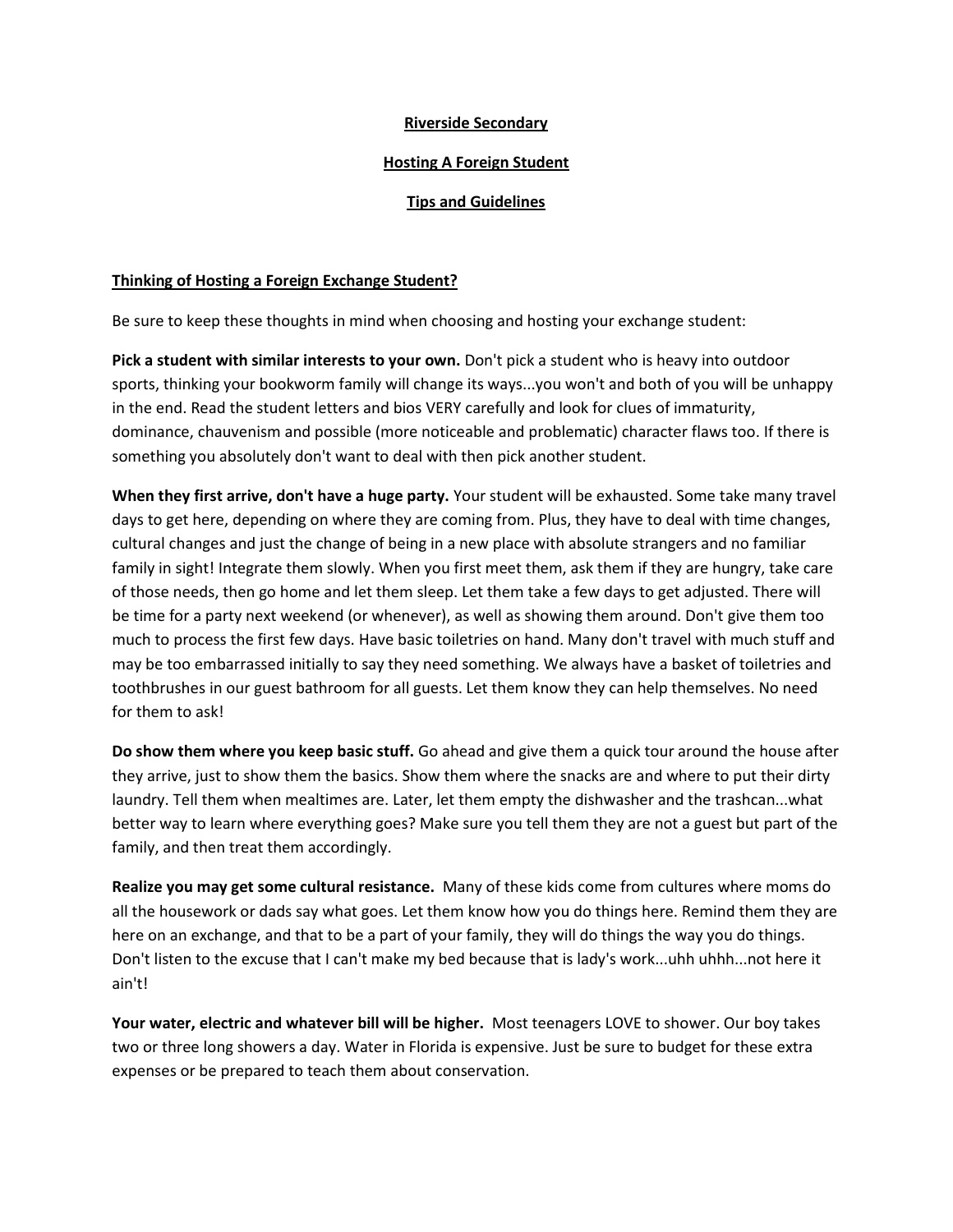**Your food bill will be higher.** Teenagers eat....a lot. I also had to shop more often and buy snacks and things like that...teenagers like to eat pizzas and snack stuff rather than regular meals, although we do try to sit down as a family at least a few days a week and required this of our student too.

**Figure out ahead of time how you will deal with situations and money.** We decided beforehand, that whatever we spent money on with our kids, we spent it on our student too. If we went out to eat, to an amusement park, shopped for Christmas gifts, our student was treated as one of our children. For extra expenses, such as when he goes out with his friends on his own (which is almost all the time...kids love to go out to eat and spend money) and clothing and other knick knacks he may want to buy, those were on his own dime, and he understood that ahead of time.

**Have a rules talk.** Within days of our student arriving, we sat down with him, in fact, we wrote it all down in very plain English, what was expected of him. He ended up posting it on his bulletin board in his room. It listed his curfews (schoolnights and weekends), no drinking, driving, drugs and that kind of thing and what his chores and responsibilities would be. Our student cleans his bathroom every other week (he rotates that with our kids) and gets \$20 for mowing our huge lawn. Otherwise, we ask him to keep his room clean and pick up around the house when he sees something out of place. Of course, we constantly have to remind him of many of these things, which I believe are just part of normal teenage behavior.

**Have them realize there will be consequences when (not if) they screw up.** You are standing in for the student's parents. Our student's mom actually told him if he screws up, he will be on the first plane back home. They have to learn responsibility. If they come in late from curfew, then take something away from them, whether it's internet, TV or going out (a big one for them). Most teenagers LOVE to sleep in and hey, if they miss their ride to school, let them sweat it out and figure it out themselves. Our student had to go flying through our subdivision on my son's little scooter one morning, trying to catch his last chance for a ride. He made it, but next time, he got up when his alarm rang. These kids have to learn to be adults, and if you baby them, make their school lunch, make their bed for them or wake them up in the morning, they will never learn (remember this with your own kids too). We also had the "sex talk"...I wanted him to make sure I knew what the deal was and if there was any hanky panky that gets him or a girl in trouble, he was going to be on the first plane home, no questions asked.

**Schedule some family activities.** I made sure to schedule some events for our family, including our student. Give them a head's up well ahead of time to make sure they understand they will be attending the event. Many students think it is almost all fun and games when they come here. Ours doesn't want to do anything without his friends, so we sometimes have to rein him in and remind him that he is here on an exchange and not on a party bus. Let them know their world revolves around your family and not them.

**Have a set-up for your student's privacy.** Kids at this age should have some sort of privacy. Don't dig through their stuff and if you can, give them a room they can call their own. This is important. Our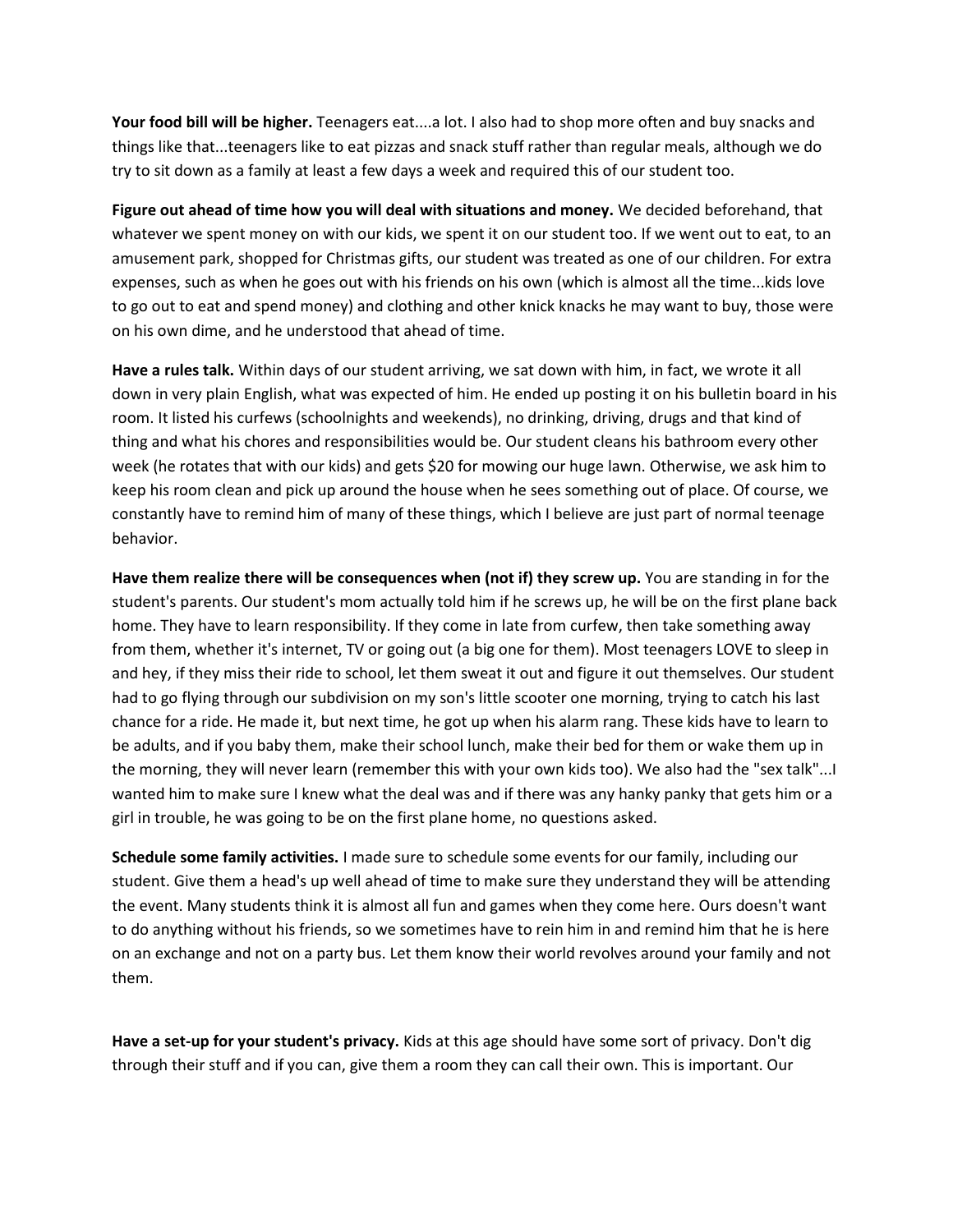student knows that his room is his and his alone and that I don't even go in there other than to peek in to make sure it is somewhat in order and all the four walls are still standing.

**Decide what you want to do about the cellphone situation.** It seems like every teenager has a cellphone these days. Our student says kids text message all day long, even when they are standing right next to each other. We couldn't add our student to our cellphone plan, because we didn't want to incur any more time in our contract due to our upcoming move. Plus, we would've had to uptick our minutes and add text messaging, which we don't have. So, our student had his mom send his phone from home, and we set it up as a prepaid phone. He ended up going through his minutes like water, especially with all the incoming text messages he had to pay for too, so he eventually started leaving it at home when he went to school...a good and smart decision if you ask me in the first place. He has learned to be thrifty and to delay gratification with the thing.

**No TV or computer/internet in the teen's room.** When we went over the rules, we set down the internet rules as well. If you don't want to trust them and are a little paranoid, you can always get one of those software monitoring programs on your computer and set them up with their own user id (not as administrator). Keep the computer and TV in the common areas of your house (this is a must for your kids too). You want them to know you are monitoring what they are doing, and that you are keeping track of the time they spend online. I think ours learned the wonders of My Space over here, although I think he was already a messaging wizard before he came here. I have heard it can be a real problem keeping them off the internet for hours, as many want that contact with home (and their friends), and this behavior is discouraged in order for this exchange to work as it should.

**Insist that they call their parents and family at least every other week**. This frequency seems to work out best. Once a week is too often and longer than two weeks wrecks havoc on the poor parents. We have lowcost long distance/international phone service and our host family was also able to find a deal at two cents a minute. You can't beat that! Check Phonedog to find a lowcost long distance provider in your area.

**Query them about their likes and dislikes, and try to make them feel at home.** Most will get homesick at some point. Ours had no problem at the beginning, it is at the end of his stay that he is starting to feel down and apprehensive about going back. Give them a chance to tell you their wants and needs. Buy snacks and toiletries and things for around the house they might need. We made up a basket of goodies and gadgets, such as a pocketknife, pen flashlight, dictionary, Post It Notes, a popular novel and office and desk items our student might have needed for school. We included a nice note and put this on his desk in his room before his arrival. The kids also made a welcome home sign for his bedroom door. Before I go to the grocery store or wherever, I do let him know I am going beforehand and leave my shopping list where he can add things to it.

**Encourage your student to answer the home phone.** Ours used to run the other way when it rang. I finally had to tell him to answer it. Now that he has his confidence up, he has no problem answering it. Try to get them in situations where they can get their confidence going in the right direction. You can start with a non-threatening thing such as the phone..it's not face-to-face contact, and if they totally